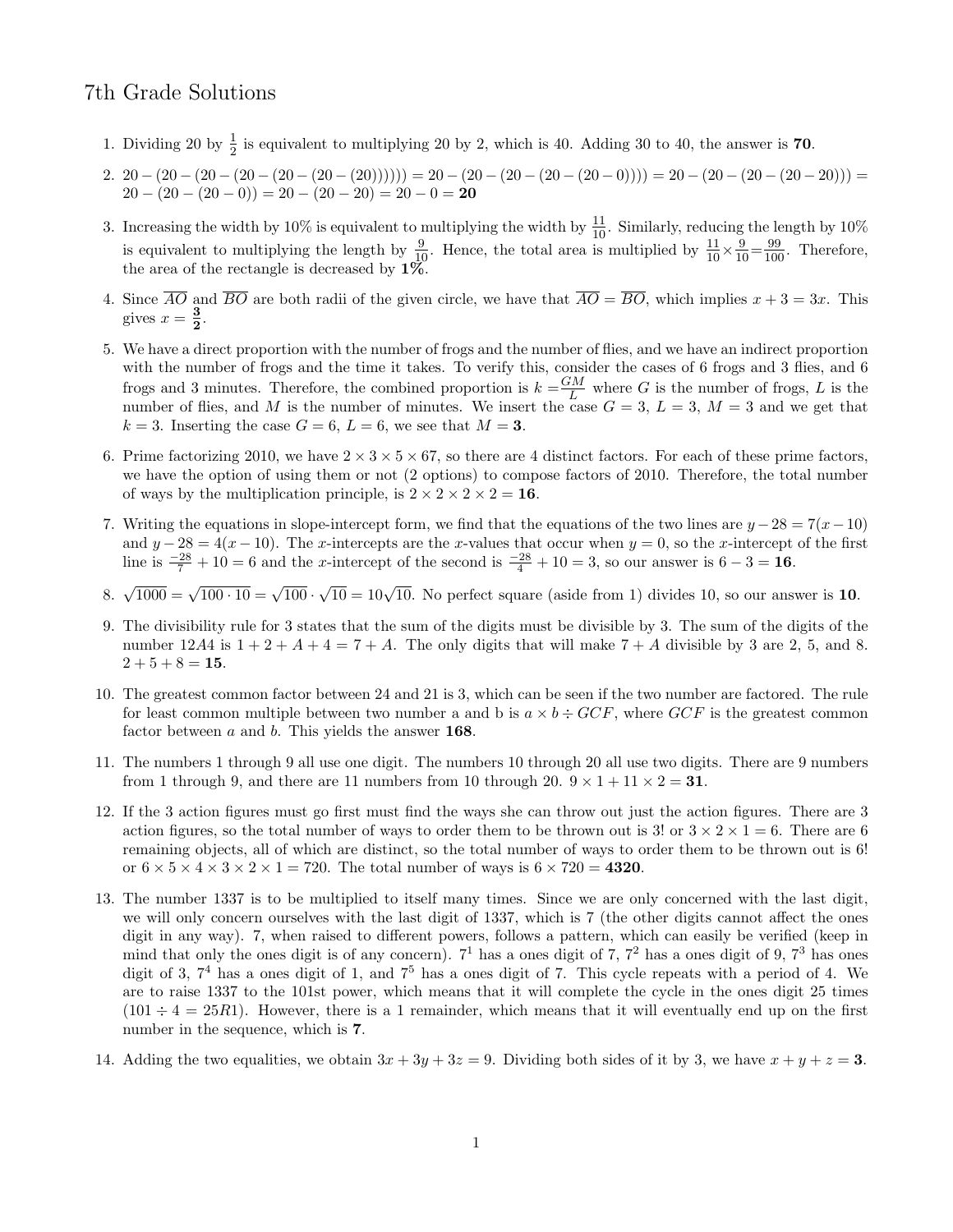- 15. Consider an equilateral triangle ABC with median  $\overline{AD}$ . Because of the symmetry in the drawing, angle  $ABD = 60°$  and angle  $BAD = 30°$ . Then triangle  $ABD$  is a 30-60-90 triangle, and the length of  $\overline{BD}$  is one-half that of  $\overline{AB}$ , or **13**.
- 16. If both trains are traveling towards each other at 40 mph, then the rate at which the distance between the two of them is closing is  $40 + 40 = 80$  mph. The total time it takes for the buses to meet is  $\frac{160 \text{ miles}}{80 \text{ mph}}$ , which is 2 hours. Since the butterfly will fly for the entire duration, it will fly a total distance of  $45 \text{ mph} \times 2 \text{ hours}$ , or 90 miles.
- 17. Add the times: 8 hours and 52 minutes (starting time) + 4 hours and 37 minutes (time to get to the moon) + 2 hours and 42 minutes (time stayed at the moon)  $+8$  hours 74 minutes (time to get back to the Earth) = 25 hours and 25 minutes from 12:00 A.M. or 1:25 A.M.
- 18. Each hand shake requires 2 people, so the total number of handshakes would be the total number of distinct ways to choose 2 people from a group of 10. Using the choose function,  $_{10}C_2 = 45$ . Without using the choose function, consider that to choose 2 people from a group of 10, there are 10 choices for the first person, and 9 choices for the second, since the first person cannot shake hands with himself. Thus, our initial answer is 90. However, given the fact that choosing, for example, Bob first and then Dave, is the same as choosing Dave and then Bob, we realize that we have actually counted each handshake twice. Thus, we divide by 2, and the answer is 45.
- 19. Consider how much of the lawn is mowed in just one hour working together. Albert can mow a lawn in 6 hours, and so in 1 hour he will have moved  $\frac{1}{6}$  of one lawn. Alex, by the same logic, will have moved  $\frac{1}{4}$  of one lawn. Thus their combined effort for one hour is  $\frac{1}{6} + \frac{1}{4}$  $\frac{1}{4} = \frac{5}{12}$ . If one hour will yield  $\frac{5}{12}$  of a lawn, then  $\frac{12}{5}$  of an hour will yield one whole lawn  $(rate \times time = result).$
- 20. First find the total number of ways to arrange everyone in a line, including ways when David is in front or at the end. This is 5!, or  $5 \times 4 \times 3 \times 2 \times 1 = 120$ , since there are 5 choices for the first position, 4 choices for the second position, etc. The total number of ways to arrange everyone in a line when David is at the front is 4!, since David has claimed one spot, and the others must fill into the 4 spots;  $4! = 24$ . This is the same as the number of ways to arrange everyone in a line when David is at the end; 24. Thus we take our total number, 120, and subtract 24 twice:  $120 - 24 - 24 = 72$ .
- 21. The formula to count the interior angles of the polygon with n sides is  $180(n-2)$ . This can be verified by drawing a point in the middle of any polygon and forming triangles by drawing a line from every vertex to the center point. The total number of triangles formed is equal to the number of sides. Triangles have a total angle sum of 180, so the total number of degrees is 180n. However, since 360 degrees is in the center of the polygon where all the triangles meet, we subtract 360:  $180n - 360$ . Thus by distribution property, we get  $180(n-2)$ . Since an octagon has 8 sides, we must multiply 6 by 180 to get 1080.
- 22. The word "puppy" has 5 letters. The total way to arrange 5 objects is 5! or  $5 \times 4 \times 3 \times 2 \times 1 = 120$ . However, we must account for the duplicate cases that arise from the fact that the letter "p" is indistinguishable from other letter p's. For every arrangement, there are 3! versions (total number of ways to arrange the 3 p's). Thus, we take only one out of every  $3! = 6$  of these by dividing 120 by 6. The final answer is 20.
- 23. We factor out the polynomial to get  $(x 4)(x 5)$ . Therefore, the polynomial will have factors  $(x 4)$  and  $(x - 5)$  for any value of x. Since the polynomial must be prime for valid values of x, either  $(x - 4)$  or  $(x - 5)$ must be 1 (or -1), so that the value can remain prime. If we let  $x - 4 = 1$ , then  $x = 5$ , and we find that the product is  $0$   $(x - 5 = 0$  for  $x = 5)$ . Thus we set  $x - 5 = 1$ , then  $x = 6$ . The product is  $(x - 4)(x - 5)$ , or  $(2)(1) = 2$ , which is prime. By the same logic, for  $-1$ , we find this case works only when  $x - 4 = -1$ . We then have 2 values of x for which the expression is prime. OR We factor out the polynomial to get  $(x - 4)(x - 5)$ . From this, we know the polynomial must be even, since either  $(x - 4)$  or  $(x - 5)$  must be even and the other must be odd. The only even prime is 2, so the factors  $(x-4)$  and  $(x-5)$  must be satisfied by  $(2, 1)$  or  $(-1, -2)$ , respectively. (1, 2) and  $(-2, -1)$  have no solutions. There are 2 values of x for which the expression is prime.
- 24. Let us take the worst case scenario, which is that Alex will always draw socks of a different color. The first sock will be different from the second sock, which will be different from the third sock, which will be different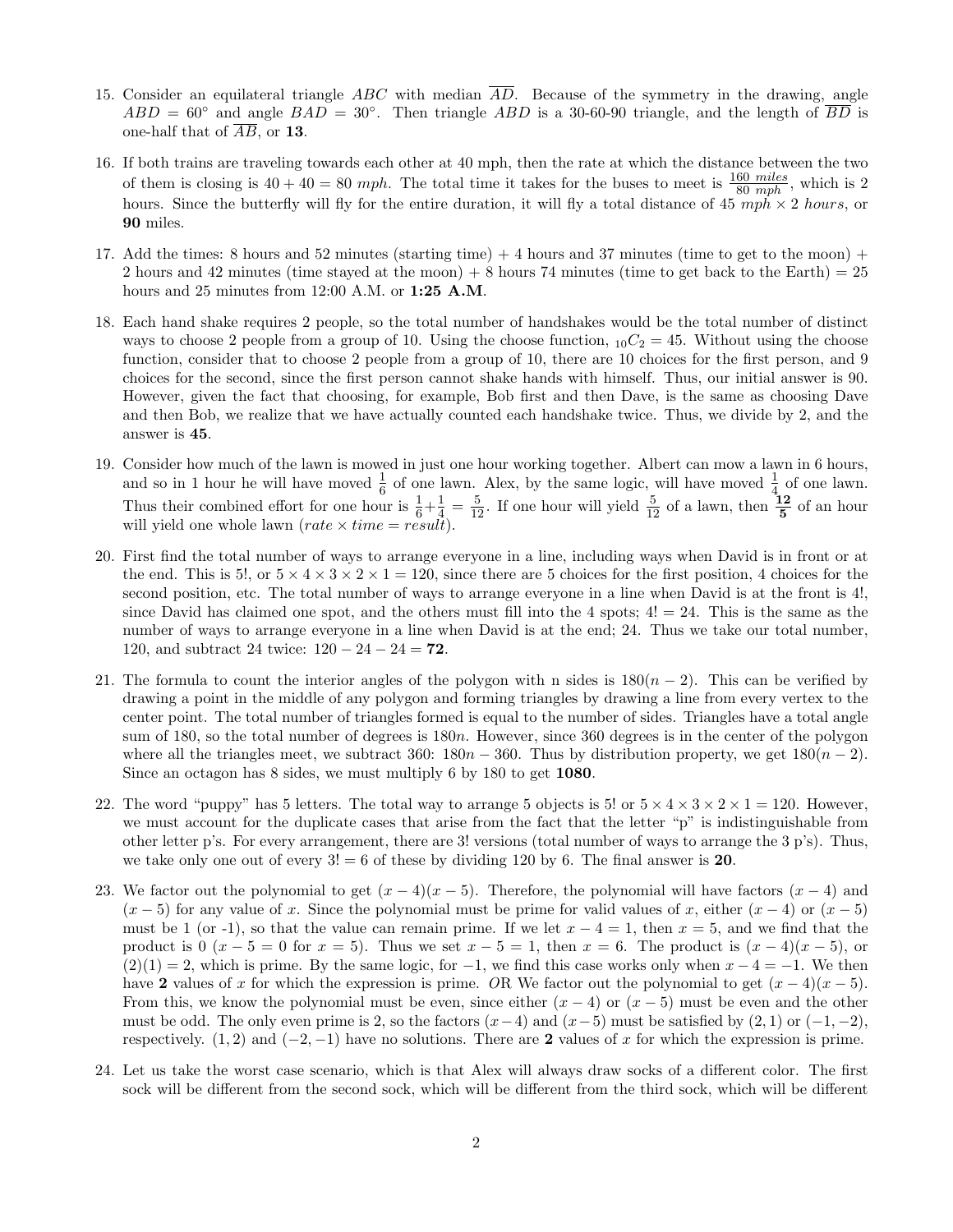from the fourth sock, which will be different from the fifth sock, etc. However, if we assign colors to the first four socks (white, purple, pink, and orange respectively [actual color does not matter]), we see that there is no other way to draw a sock of a different color for the fifth sock. Therefore, Alex will need to draw 5 socks to be guaranteed 2 socks of the same color.

- 25. The problem states that the circle was split into four equal sections. If one of the sections has an area  $16\pi$ , then the total circle has area  $4 \times 16\pi = 64\pi$ . The formula for area of the circle is  $\pi \times r^2$ , where r is the radius.  $\pi \times r^2 = 64\pi$ ;  $r^2 = 64$ ;  $r = 8$ . Thus we have that the radius is equal to 8. Since the diameter of a circle is twice the length of the radius, the circle's diameter is 16.
- 26. First of all, we compute the value of  $g(3)$ . Using the given formula for  $g(x)$ , we have that  $g(3) = \frac{5\cdot3+12}{3^3} = \frac{27}{27}$ 27  $= 1$ . It remains to find the value of  $f(1)$ , which is just  $9 \times 1^2 + 5 = 14$ .
- 27. The angle between the hour hand and 6 O'clock is  $180 (30 + \frac{30}{60} \times 37) = 131.5^{\circ}$ . The angle between 6 O'clock and the minute hand is  $6 \times 7 = 42^{\circ}$ .  $131.5 + 42 = 173.5^{\circ}$
- 28. Angle between minute hand and 12 o'clock: 180 − 42 = 138◦ Angle between 12 o'clock and hour hand:  $30 + 0.5 \times 37 = 48.5^{\circ}$ . Therefore, the minute hand has to catch up  $138 + 48.5 = 186.5^{\circ}$ . Note that the hour hand moves 0.5◦ a minute and the minute hand moves 6 degrees a minute. Hence, the minute hand catches up the hour hand  $5.5^{\circ}$  a minute.  $\frac{186.5}{5.5} = \frac{373}{11}$ .
- 29. In any quadrilateral with A, B, and C as vertices, either  $\overline{AB}, \overline{BC}$ , or  $\overline{CA}$  must be a diagonal. If  $\overline{AB}$  is a diagonal, reflect C across the midpoint of  $AB$  to obtain the fourth point. We can construct two other points in a similar fashion. Therefore, the answer is 3.
- 30. By the Pythagorean theorem, side  $\overline{AC}$  has a length of 10. Let x be the length of  $\overline{BD}$ . The area of the triangle can be obtained by the formula  $\frac{1}{2} \times b \times h = \frac{1}{2}$  $\frac{1}{2} \times 6 \times 8 = 24$ . Also, the area can be obtained by  $\frac{1}{2} \times 10 \times x$ . Thus, if these two are equated,  $x \times 10 \times \frac{1}{2}$  $\frac{1}{2}$  = 24. Solve for x, and it equals 4.8.
- 31. Note that in every game, one participant is eliminated. In order for one participant to remain, there must be 2009 games.
- 32. The last digts of 1!, 2!, 3!, and 4! are 1, 2, 6, and 4 respectively. Once we reach 5!, the products have at least one factor 5 and one factor 2, which means they are multiples of 10, and thus have 0 in the ones digit. Thus we only concern ourselves with the first 4, which has a sum of 13, or 3 in the ones digit.
- 33. The mode is obviously 9. So the problem comes down to finding x such that the mean and median sum to 14. The sum of the numbers is  $42 + x$ , so the mean is  $6+\frac{x}{7}$ . Hence, the median is  $14 - (6+\frac{x}{7})$ , so the median equals  $8-\frac{x}{7}$  $\frac{x}{7}$ . Since  $x > 0$  the median cannot be 9, so the median is either 6 or x. If 6 is the median then the mean is less than 6 so the sum of the mean and median is less than 12. Therefore, the median is  $x$ . Solving  $8 - \frac{x}{7} = x$  gives  $x = 7$ .
- 34. The area Weili can travel can be divided into two sections. The first is a semicircle with its center at Point A and a radius of 5. The second is the area Weili can travel after it goes around the intersection of Wall B and Wall C, which is a quarter of a circle with radius 2. Using the equation for the area of the circle, we get  $5^2\times$ π  $\frac{\pi}{2}+2^2\times\frac{\pi}{4}$  $\frac{\pi}{4}=\frac{\textcolor{red}{\mathbf{27}}\pi}{\textcolor{red}{\mathbf{2}}}$  $\frac{7\pi}{2}$ .
- 35. Since  $x : y : z = 2 : 3 : 5$ , there exists a number a such that  $x = 2a, y = 3a$ , and  $z = 5a$ . Plugging this into the condition  $x^2 + y^2 + z^2 = xyz$ , we have  $4a^2 + 9a^2 + 25a^2 = 30a^3$ . As  $x, y, z$  are nonzero, we also have that a is nonzero. Hence, we may divide both sides of the equation by  $2a^2$ , which gives  $19 = 15a$ , so  $a = \frac{19}{15}$ . Hence,  $x + y + z = 2a + 3a + 5a = 10a = \frac{38}{3}.$
- 36. Let the side length of the given cube be x. Obviously, the volume of the cube is equal to  $x^3$ . Since the cube has six faces and each of those faces' area is equal to  $x^2$ , its surface area is  $6x^2$ . Hence, we have  $x^3 = 6x^2$ , and solving this equation we get  $x = 6$ .
- 37. Without loss of generality, let us assume that the distance between his home and his school is 12 miles. Then, it took him two hours on his way to school and three hours his way back from school. Hence, he traveled the distance of 24 miles in 5 hours. Therefore, his average speed on his round trip is 4.8 miles/hour.